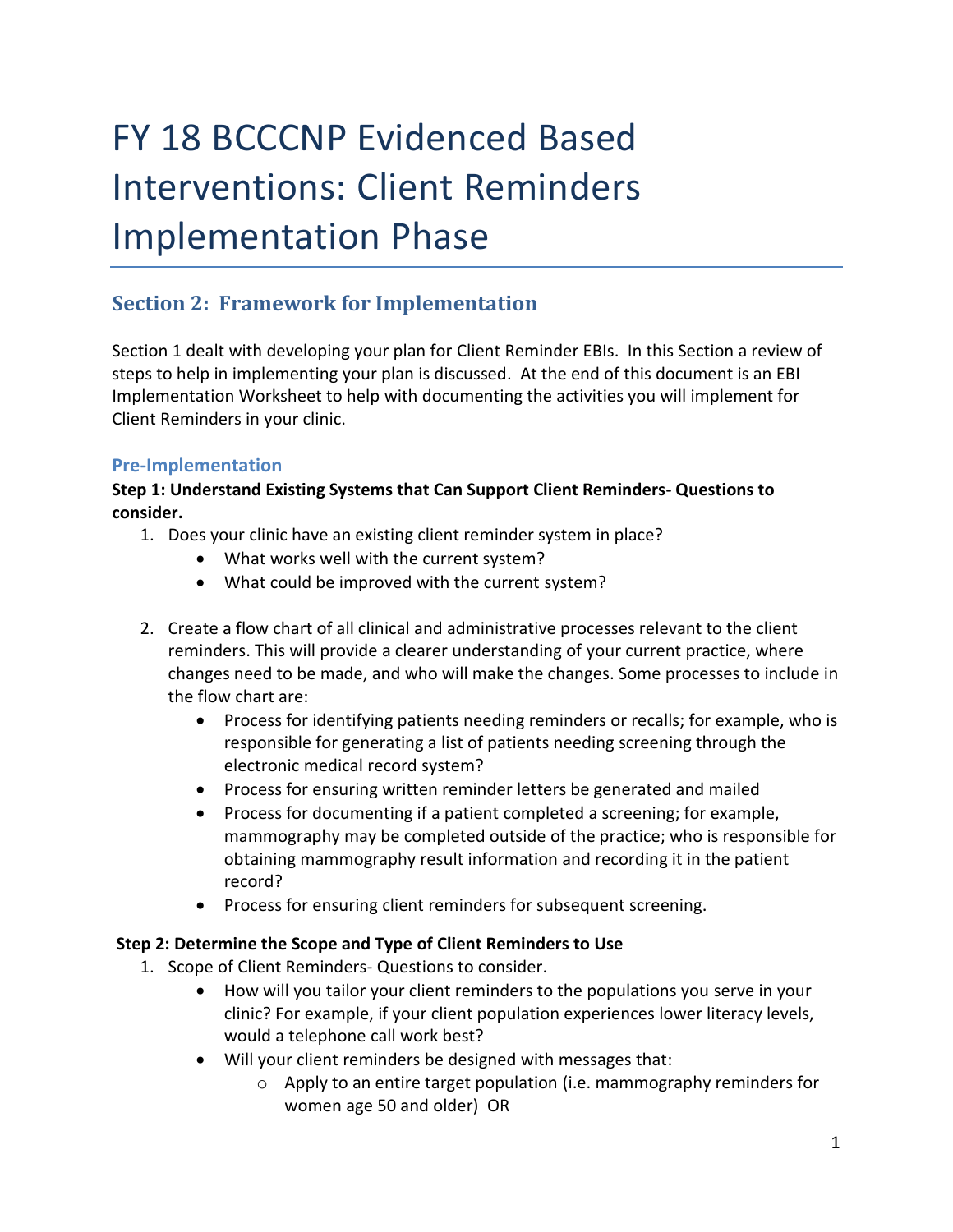- $\circ$  Tailored to a specific individual based on that individual's characteristics,
	- $\blacksquare$  Family history of breast cancer,
	- Last screening date (I.e. all women due for screenings in a certain month),
	- Other screenings they may need, (women due for both breast and cervical screenings) etc.
- Will you focus on a certain type of cancer, or multiple cancers? (I.e. breast cancer only, cervical cancer only or breast and cervical cancer). This should be dictated by your patient population, practice type, and baseline data).
- Will you send a reminder to:
	- o All those who are due for a routine periodic screening (e.g. annual or biannual mammogram) or
	- $\circ$  Incorporate reminders or recalls to those who are overdue for services (reminder has already been sent)
- 2. Types of Client Reminders Questions to consider
	- What types of reminders do you plan to implement in your clinic setting?
		- o Written mailed letters and postcards, emails, etc. See Appendix A for an example of a mailed letter See Appendix B for an example of a Telephone script– both direct calling and automated messages See Appendix C for additional resources
	- The type of reminder you will use will be based upon your existing resources and capacity to expand existing reminder efforts.
- 3. Will you use enhanced reminders?
	- Enhanced reminders or recalls are sent to those individuals who are overdue for services (First reminder has already been sent).
	- Enhanced reminders can be:
		- o Written information or text with information about indications for, benefits of, and ways to overcome barriers to screening.
		- o Personal telephone reminders by staff offering assistance in scheduling appointments.

# **Step 3: Build Buy-In and Support**

- 1. Clinic staff buy-in and support is crucial for implementation of client reminders to be successful.
- 2. Ways to elicit staff buy-in and support include:
	- Identifying a lead staff person who is committed to the process of implementing client reminders. This is your "go to" person that will be able to address questions that arise from providers or staff about the client reminder intervention.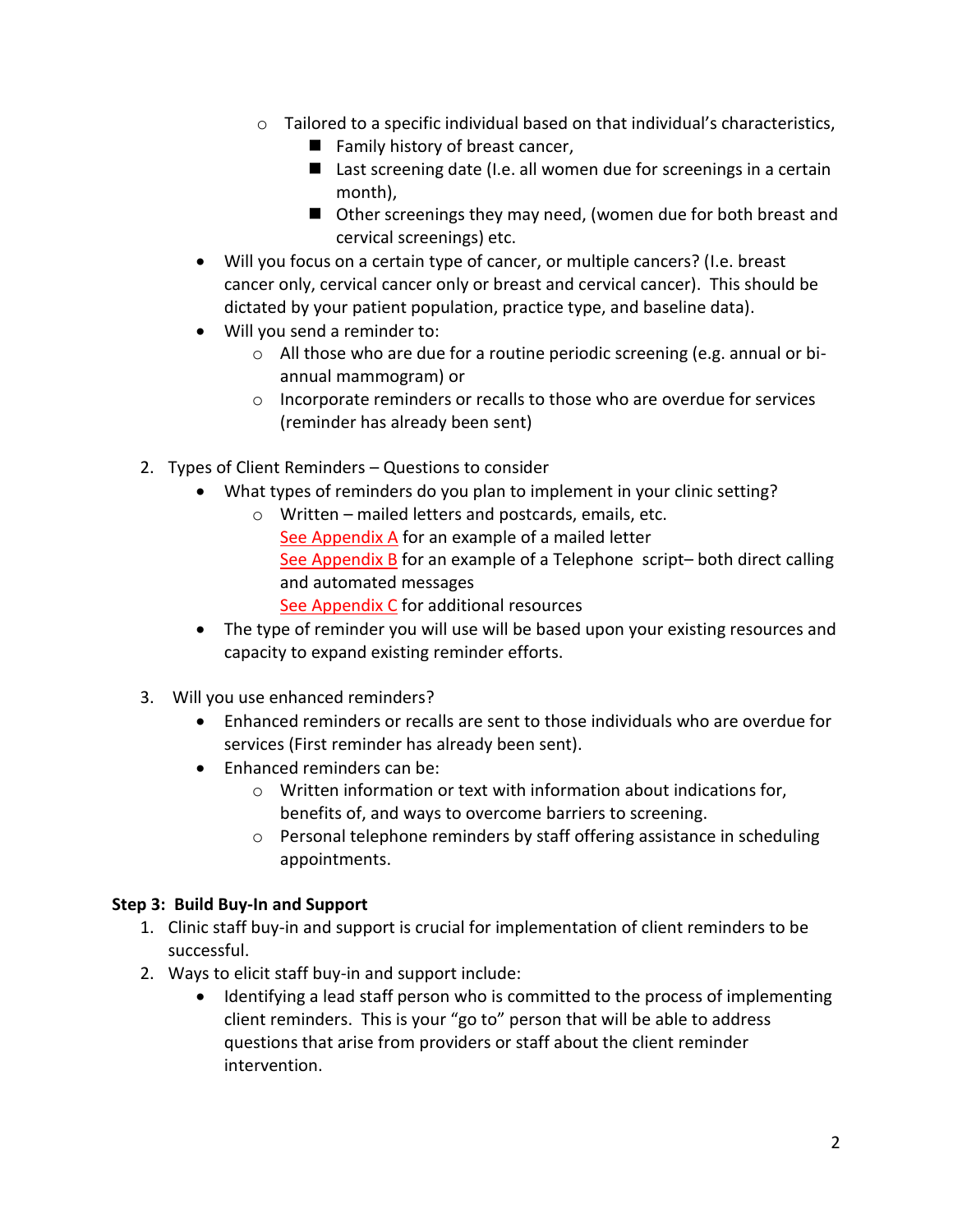- Educate staff about benefits, goals and objectives of client reminder EBI and how success will be measured. Use data to demonstrate the need for the increasing screening rates, and supporting high-quality processes.
- Be up front on how the implementation process will affect day-to-day activities, so that staff knows what to expect. Will duties and responsibilities of some staff change? Seek input from staff on their concerns about implementation of the client reminder and ways to improve it.
- Keep administrative and medical staff that will have some direct or indirect role in establishing or maintaining the client reminder updated in the implementation process.

# **Step 4: Assure Adequate Resources are In Place**

- 1. Does your clinic have sufficient funds and staff that will be committed to implementation of the Client Reminder system?
- 2. What specific resources/staff are needed to:
	- Identify specific patients who should receive reminders
	- Compose tailored letters and messages, as well as follow-up letters and messages for patients
	- Create and oversee automated telephone messages
	- Provide computer support, such as software or updates to existing software or electronic medical records that allows for identification of patients:
		- o Needing reminders
		- o Undergoing screening after receiving the reminders
		- o Undergoing additional testing or care as indicated after initial screening test
	- Will staff have enough time to:
		- o Set up and deliver client reminders, including enhanced reminders
		- o Use existing data systems to generate lists of patients needing reminders

# **Step 5: Incorporate Evaluation Strategies**

- 1. Throughout the implementation stage, ask how you will evaluate your progress and outcomes prior to putting the client reminders in place.
- 2. Plan to use process and outcome data to understand how the client reminder is working:
	- Sample process evaluation question: How well is the reminder system working within the clinic setting (is it easy to use, are staff satisfied, etc.)?
	- Sample outcome evaluation question: Are patients being screened (screening completion) because of the client reminder?

# **Step 6: Plan Staff and Provider Orientation**

- 1. Determine how you will orient or introduce all staff and providers to the client reminder intervention.
	- This could be done during a lunch and learn session or staff meeting.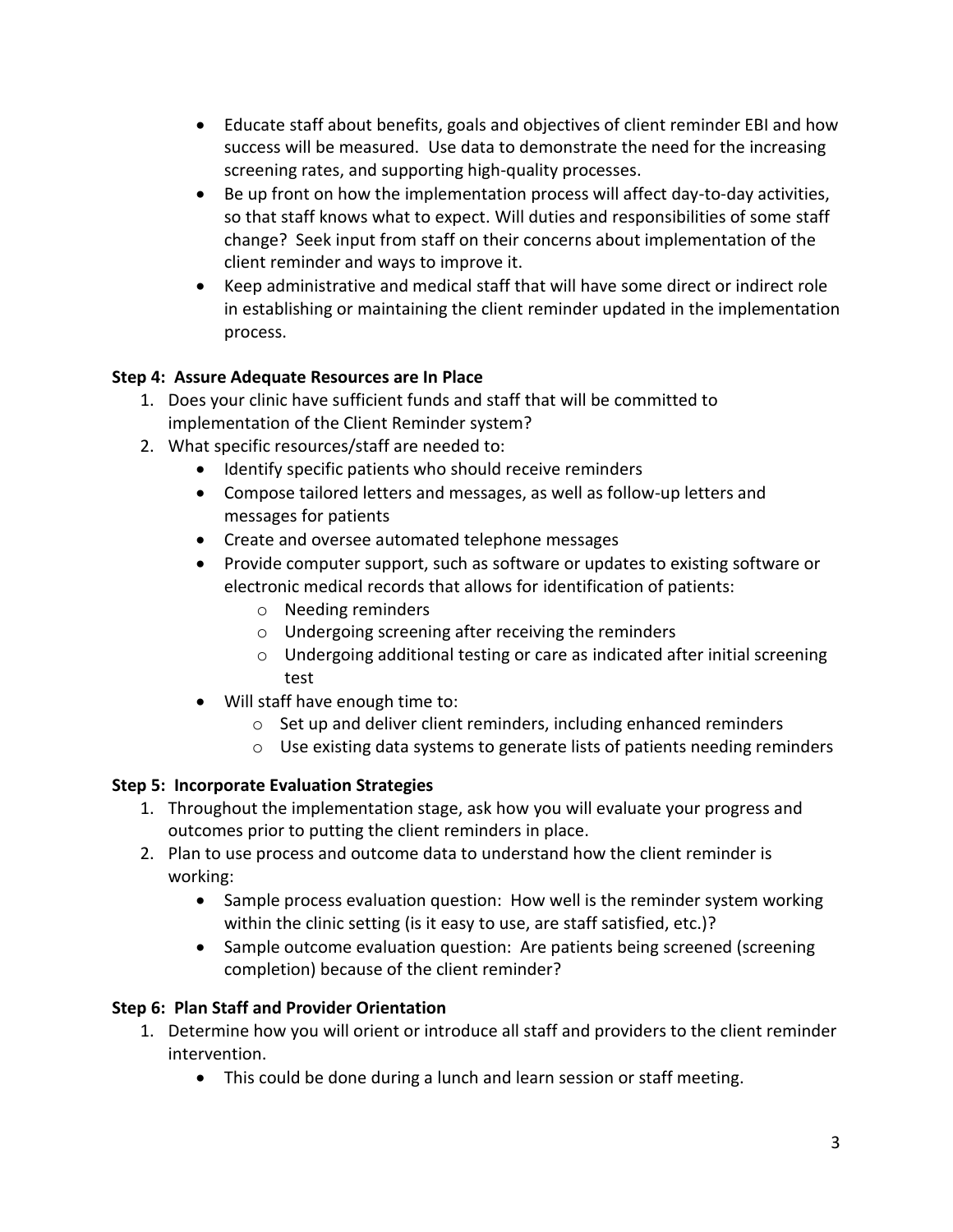- 2. Plan to share with staff and providers the purpose and overall goal of the intervention, the intervention benefits for patients and staff/providers, and the various roles and responsibilities of staff and providers with client reminders.
- 3. Be prepared to answer questions from providers about why this intervention was chosen, and how much time it will take. Rely on your champions to help address these questions.

# **Implementation**

#### **Step 1: Conduct Staff and Provider Orientation**

- 1. Share with staff and providers how the client reminder intervention will be conducted.
- 2. This in-person orientation session should include review of the following:
	- Purpose of the intervention and timeline
	- How client reminders will work what type of reminders will be used, who will be responsible for generating reminders, etc.
	- How the effectiveness of the client reminders will be assessed, evaluation steps, etc.
	- Tools available to administrative and clinical staff to help implement reminder system (e.g. follow-up phone scripts, reminder letter templates, etc.)

#### **Step 2: Create Client Reminder Materials**

1. Create and finalize the client reminder materials (written or verbal) to support your planned intervention.

#### **Step 3: Implement the Client Reminder**

- 1. Determine when the client reminders will be sent, and have all the necessary tools and staff in place.
- 2. Manually or electronically identify patients who will receive a client reminder.
- 3. Send and document the client reminder and schedule any enhanced reminder processes you have built into your intervention (follow-up letters or text, additional phone calls, assistance with scheduling appointments, etc.).
	- As part of follow-up, determine the time between reminders, i.e. how long do you wait to provide a second reminder if the patient has not responded to the first reminder.

# **Evaluation**

# **Step 1: Monitor Progress During Implementation**

- 1. It is important to monitor how implementation of the client reminder is going (process measures), while the intervention is being done.
- 2. Convene those responsible for implementing the client reminder on a regular basis to ask questions about how the intervention is going, including the ability to complete enhanced client reminders (follow-up letters, phone calls, etc.) in a timely manner, accessibility of data to identify those in need of a reminder, etc.
- **3.** Monitor initial outcomes to see how effective the client reminder is. For example, are those receiving reminder letters or phone calls setting up appointments for screening?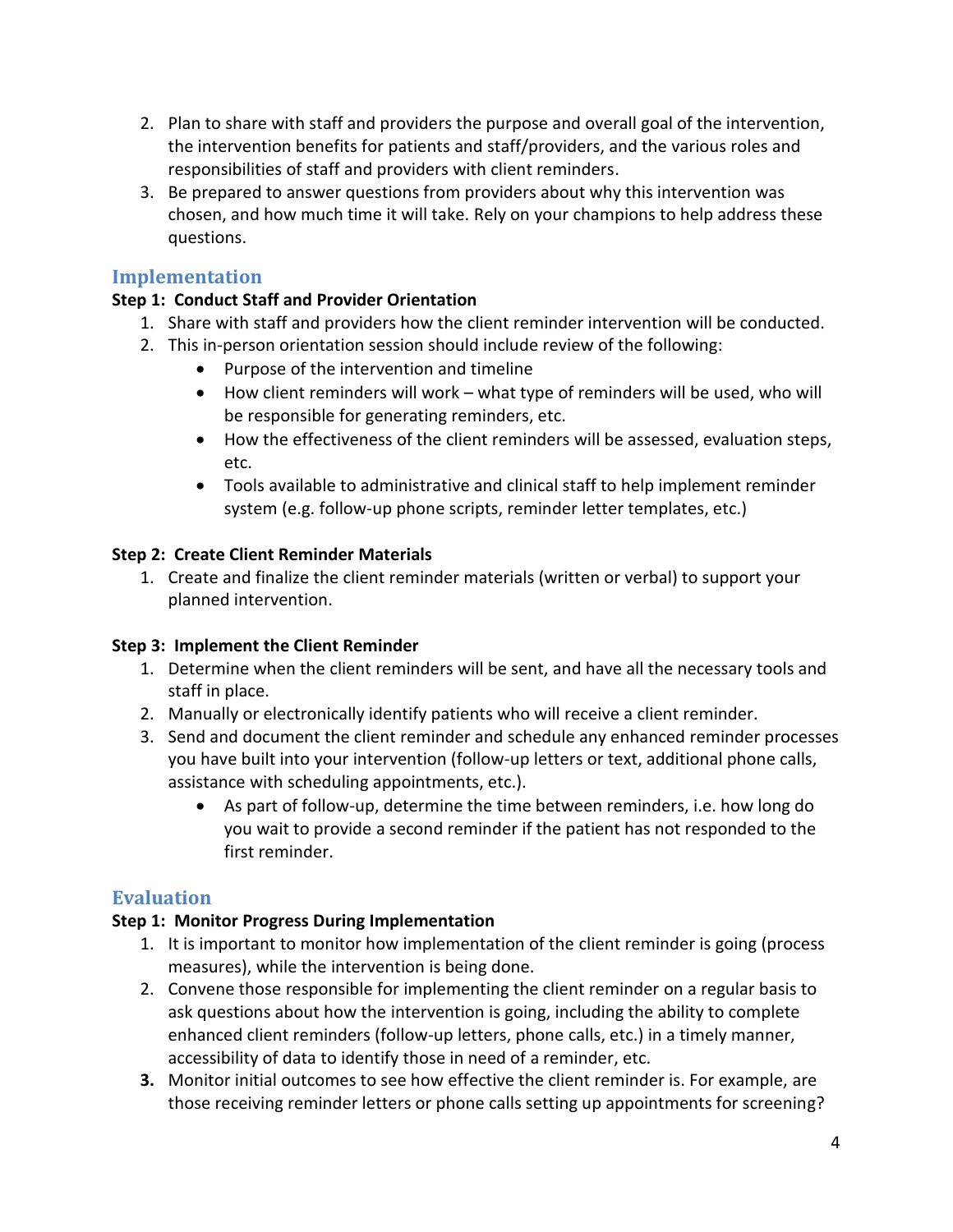# **Implementation Worksheet**

Complete the following worksheet, based on the implementation framework steps above, to determine what you have and what you need to implement client reminders in your practice.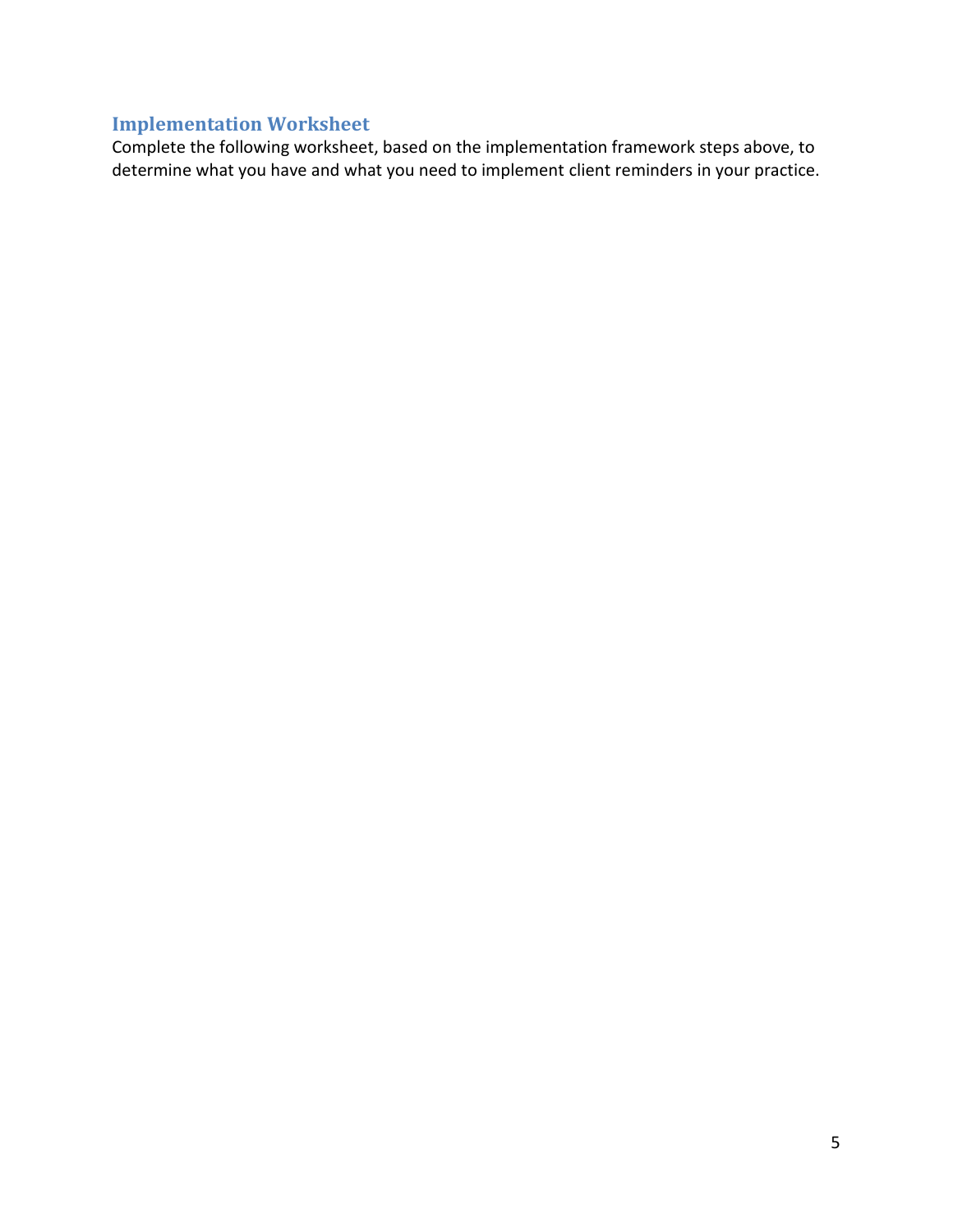| <b>Client Reminders</b><br><b>Implementing the EBI Process</b> | Do we have this in place or are we ready<br>to implement? |                                           |                                    | <b>What to Improve or Develop</b> | Who will do this | <b>Timeline</b> |
|----------------------------------------------------------------|-----------------------------------------------------------|-------------------------------------------|------------------------------------|-----------------------------------|------------------|-----------------|
|                                                                | $Yes - we$<br>have this,<br>we're<br>ready                | $Yes - but$<br>improvements<br>are needed | No - not in<br>place, not<br>ready |                                   |                  |                 |
| Existing System can support<br><b>Client Reminders</b>         |                                                           |                                           |                                    |                                   |                  |                 |
| Scope of Client Reminders                                      |                                                           |                                           |                                    |                                   |                  |                 |
| Population specific or<br>individually tailored                |                                                           |                                           |                                    |                                   |                  |                 |
| Types of Client Reminders                                      |                                                           |                                           |                                    |                                   |                  |                 |
| Initial Reminders used:<br>written or telephone                |                                                           |                                           |                                    |                                   |                  |                 |
| <b>Enhanced Reminders used:</b>                                |                                                           |                                           |                                    |                                   |                  |                 |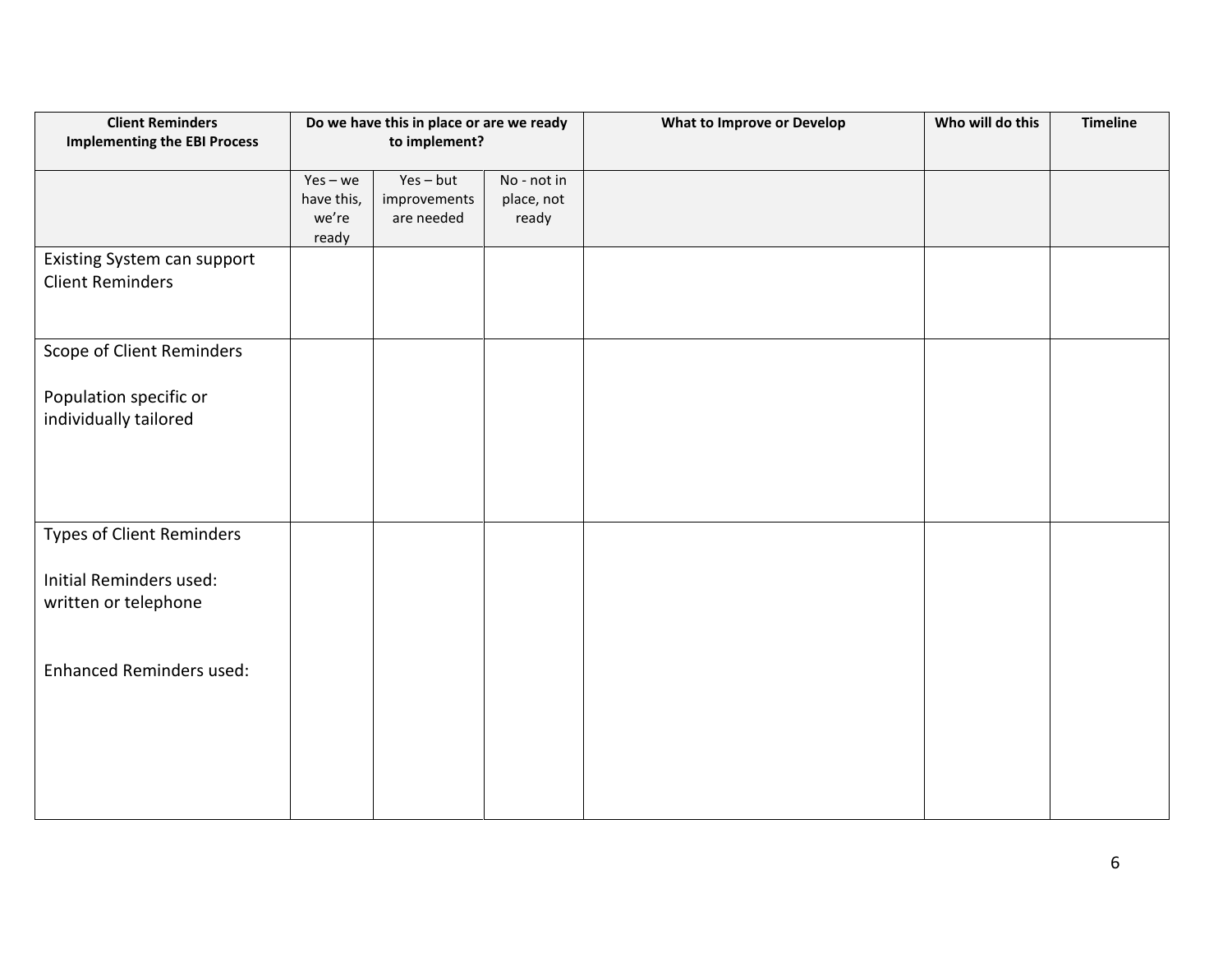| <b>Client Reminders</b>             | Do we have this in place or are we ready<br>to implement? |                             |                           | <b>What to Improve or Develop</b> | Who will do this | <b>Timeline</b> |
|-------------------------------------|-----------------------------------------------------------|-----------------------------|---------------------------|-----------------------------------|------------------|-----------------|
| <b>Implementing the EBI Process</b> |                                                           |                             |                           |                                   |                  |                 |
|                                     |                                                           |                             |                           |                                   |                  |                 |
|                                     | $Yes - we$<br>have this,                                  | $Yes - but$<br>improvements | No - not in<br>place, not |                                   |                  |                 |
|                                     | we're                                                     | are needed                  | ready                     |                                   |                  |                 |
|                                     | ready                                                     |                             |                           |                                   |                  |                 |
| Staff Buy in/Support                |                                                           |                             |                           |                                   |                  |                 |
|                                     |                                                           |                             |                           |                                   |                  |                 |
|                                     |                                                           |                             |                           |                                   |                  |                 |
|                                     |                                                           |                             |                           |                                   |                  |                 |
|                                     |                                                           |                             |                           |                                   |                  |                 |
| Resources In Place                  |                                                           |                             |                           |                                   |                  |                 |
|                                     |                                                           |                             |                           |                                   |                  |                 |
|                                     |                                                           |                             |                           |                                   |                  |                 |
|                                     |                                                           |                             |                           |                                   |                  |                 |
|                                     |                                                           |                             |                           |                                   |                  |                 |
|                                     |                                                           |                             |                           |                                   |                  |                 |
|                                     |                                                           |                             |                           |                                   |                  |                 |
|                                     |                                                           |                             |                           |                                   |                  |                 |
| <b>Implementation Phase</b>         |                                                           |                             |                           |                                   |                  |                 |
|                                     |                                                           |                             |                           |                                   |                  |                 |
| <b>Staff Orientation Developed</b>  |                                                           |                             |                           |                                   |                  |                 |
|                                     |                                                           |                             |                           |                                   |                  |                 |
|                                     |                                                           |                             |                           |                                   |                  |                 |
|                                     |                                                           |                             |                           |                                   |                  |                 |
| Client Reminders Developed          |                                                           |                             |                           |                                   |                  |                 |
|                                     |                                                           |                             |                           |                                   |                  |                 |
|                                     |                                                           |                             |                           |                                   |                  |                 |
|                                     |                                                           |                             |                           |                                   |                  |                 |
|                                     |                                                           |                             |                           |                                   |                  |                 |
|                                     |                                                           |                             |                           |                                   |                  |                 |
|                                     |                                                           |                             |                           |                                   |                  |                 |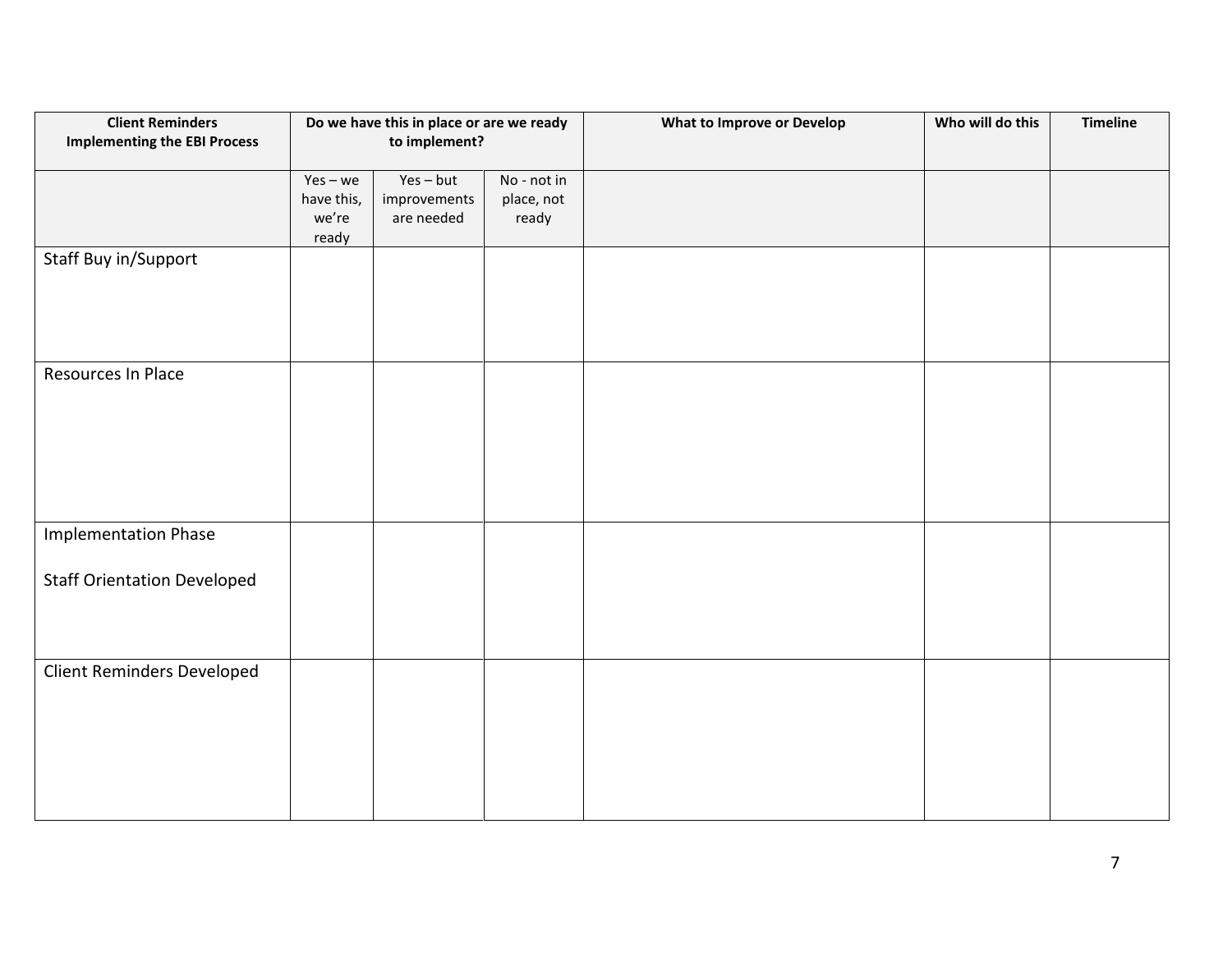| <b>Client Reminders</b><br><b>Implementing the EBI Process</b> | Do we have this in place or are we ready<br>to implement? |              |             | <b>What to Improve or Develop</b> | Who will do this | <b>Timeline</b> |
|----------------------------------------------------------------|-----------------------------------------------------------|--------------|-------------|-----------------------------------|------------------|-----------------|
|                                                                | $Yes - we$                                                | Yes-but      | No - not in |                                   |                  |                 |
|                                                                | have this,                                                | improvements | place, not  |                                   |                  |                 |
|                                                                | we're<br>ready                                            | are needed   | ready       |                                   |                  |                 |
| Implementation Plan Finalized:                                 |                                                           |              |             |                                   |                  |                 |
| Kick-off date identified                                       |                                                           |              |             |                                   |                  |                 |
|                                                                |                                                           |              |             |                                   |                  |                 |
|                                                                |                                                           |              |             |                                   |                  |                 |
|                                                                |                                                           |              |             |                                   |                  |                 |
|                                                                |                                                           |              |             |                                   |                  |                 |
|                                                                |                                                           |              |             |                                   |                  |                 |
|                                                                |                                                           |              |             |                                   |                  |                 |
| Process for continuous                                         |                                                           |              |             |                                   |                  |                 |
| evaluation identified                                          |                                                           |              |             |                                   |                  |                 |
|                                                                |                                                           |              |             |                                   |                  |                 |
|                                                                |                                                           |              |             |                                   |                  |                 |
|                                                                |                                                           |              |             |                                   |                  |                 |
|                                                                |                                                           |              |             |                                   |                  |                 |
|                                                                |                                                           |              |             |                                   |                  |                 |
|                                                                |                                                           |              |             |                                   |                  |                 |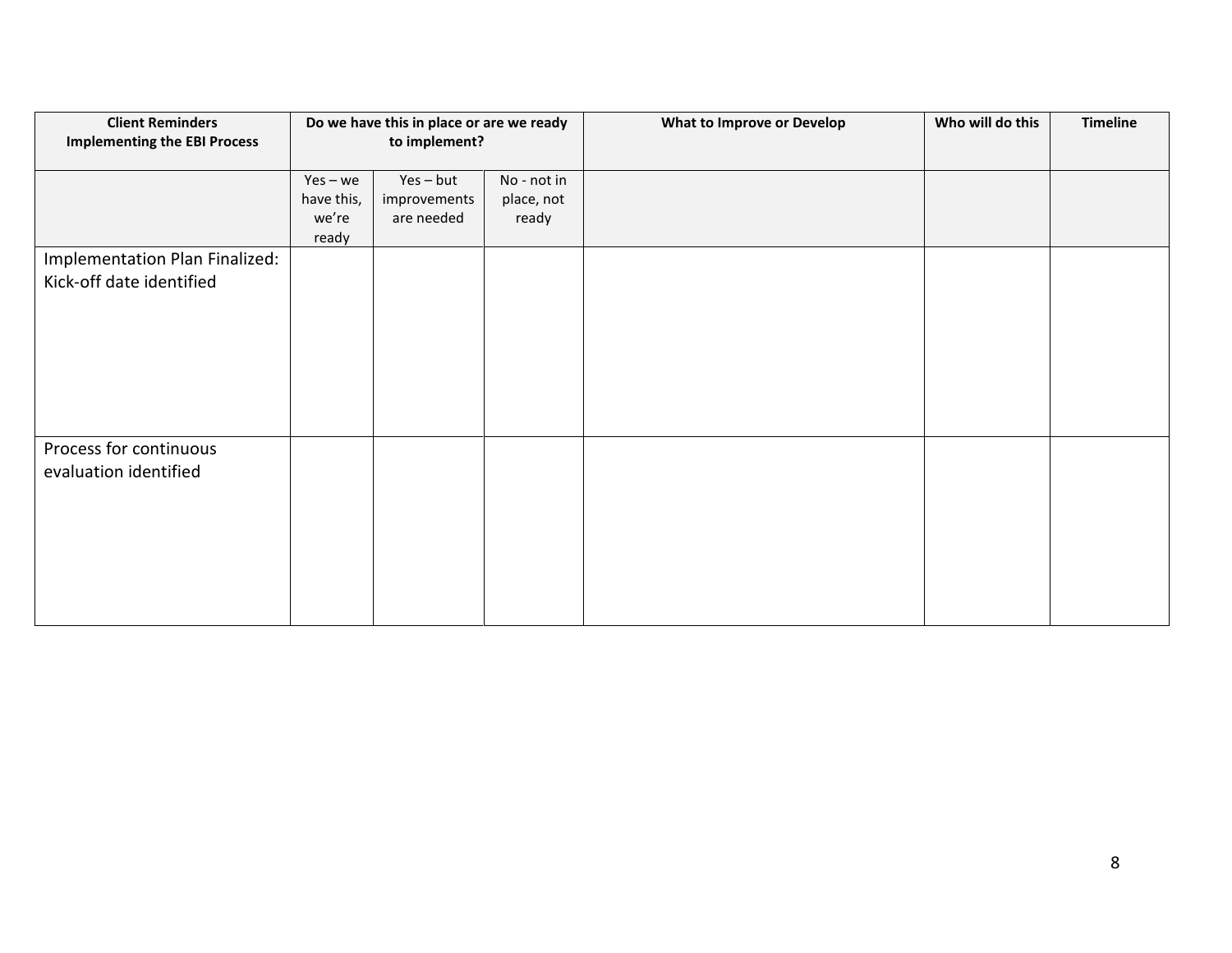#### Appendix A: Client Reminder Letter Example

Date Dear Fname Lname,

\_\_\_\_\_\_\_\_\_\_\_\_\_\_\_.

A few weeks ago, we mailed you a post card/letter with a reminder that you are due for a mammogram/Pap test. Our records show that you have not yet received the test(s). If you have already scheduled your appointment for your Pap test and/or mammogram please disregard this letter.

If you need to schedule an appointment for a Pap test please call our office at

If you need to schedule your mammogram please call example to schedule an appointment.

Breast cancer and cervical cancer screening are important. Receiving Pap tests and regular mammograms can help find cancer early when it is most treatable.

Your health is important to us. If you have any questions about these screening tests please contact us at \_\_\_\_\_\_\_\_\_\_\_\_\_\_\_\_\_. Thank you.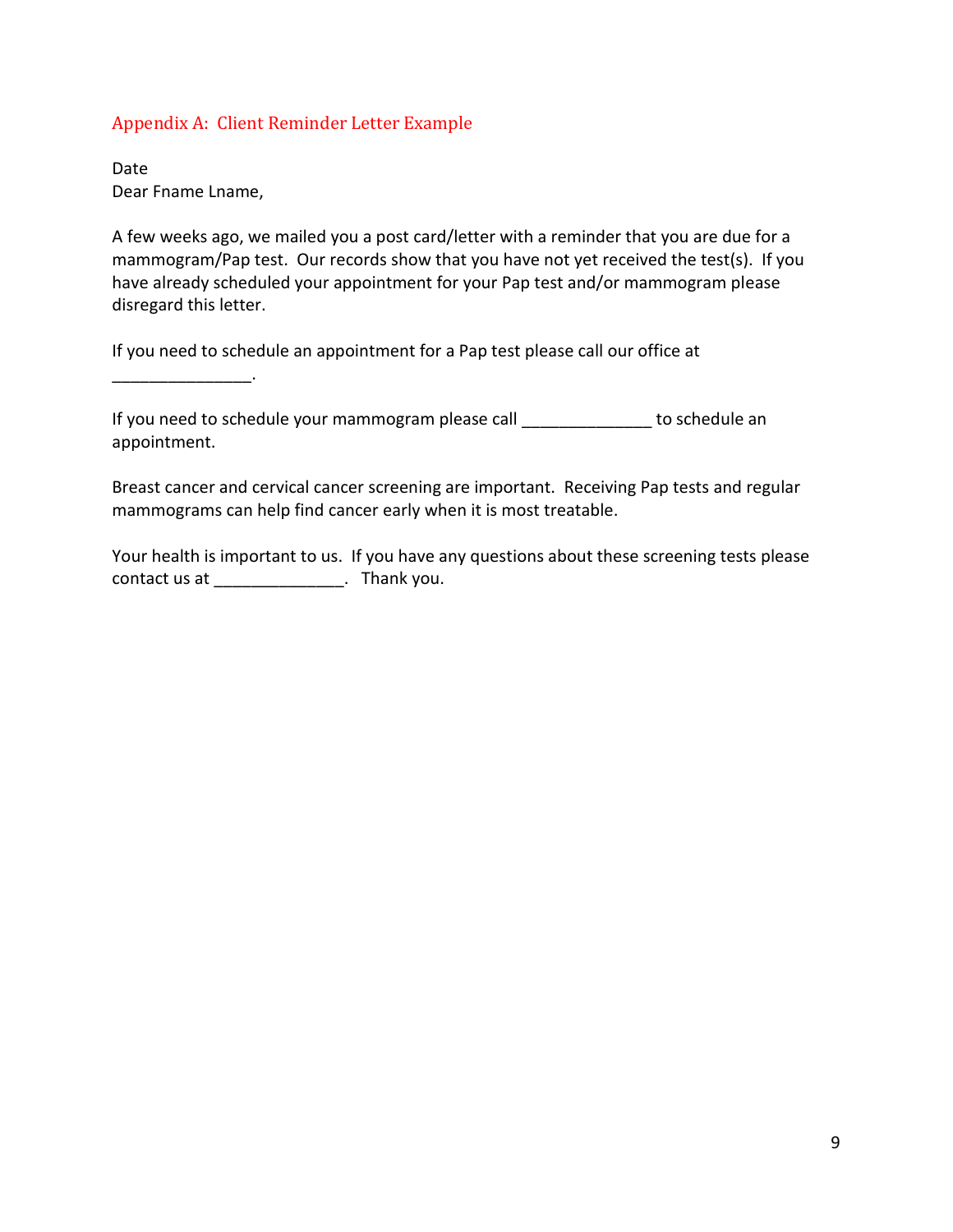# Appendix B: Mammogram/Pap test Follow-up Phone Script for Average-Risk Individuals

Introduction: Good Morning/Afternoon. May I speak with (Note: Due to HIPAA regulations, the conversation should not proceed unless speaking directly with the patient.)

My name is example and I am calling from We are calling to remind you to schedule your Pap test and Mammogram. Do you have any questions about these tests? We are calling everyone who has not yet had these tests to see if we can help you in scheduling a visit at our clinic and in scheduling an appointment for the mammogram.

Breast and cervical cancer screening is very important. Each year, hundreds of thousands of people are diagnosed with or die from breast, and cervical cancer. Appropriate screening for these cancers can lead to early detection, more effective treatment, and fewer cancer deaths.

Can I make an appointment for you to come to the clinic for a Pap test? Where would you like to go to have your mammogram? Do you need the phone number to schedule an appointment?

Ms. Thank you for your time today. Do you have any questions? If you need further assistance scheduling your mammogram please give us a call at \_\_\_\_\_\_\_\_\_\_\_\_\_\_\_\_\_\_\_\_\_\_\_\_\_\_\_.

*Note: Please document and track these conversations.*